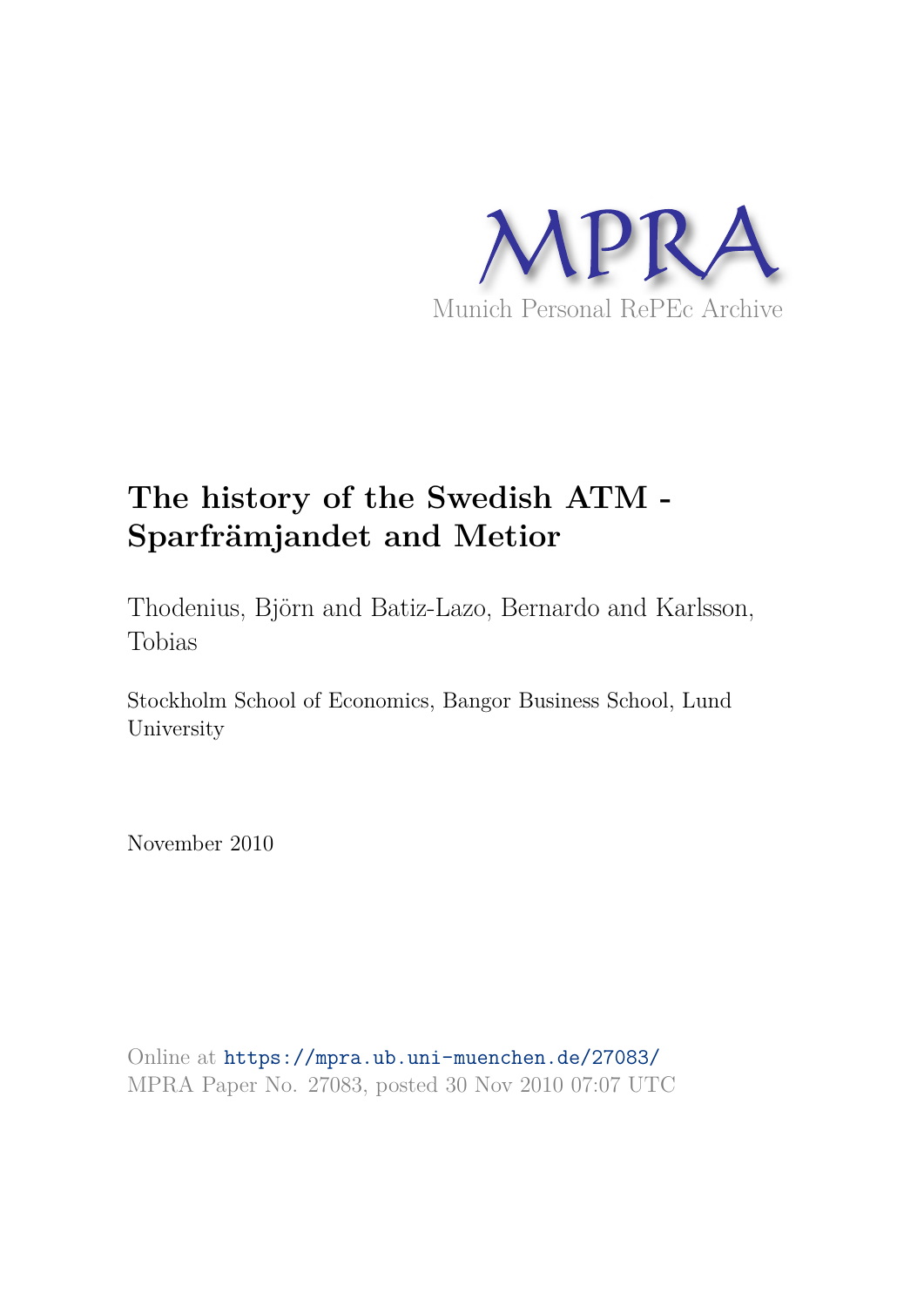# **The history of the Swedish ATM - Sparfrämjandet and Metior**

Björn Thodenius<sup>1</sup>, Bernardo Bátiz-Lazo<sup>2</sup> and Tobias Karlsson<sup>3</sup>,

<sup>1</sup> Dept. of Management and Organization, Stockholm School of Economics (Sweden), bjorn.thodenius@hhs.se 2 University of Leicester (UK), b.batiz-lazo@le.ac.uk <sup>3</sup> Department of Economic History, Lund University (Sweden), tobias.karlsson@ekh.lu.se

**Abstract.** In this paper we describe the first decades of the history of the Swedish ATM (Automated teller machine). Sweden was one of the pioneers in using ATMs, starting with cash dispensers or cash machines in 1967. The first machine was made operational and shown to the press on July 6, 1967, in Uppsala at Upsala Sparbank, only one week after the first cash machine in the world was made operational in the UK. The Swedish machine was manufactured by the Malmö based company Metior. This paper seeks to document the origins and early development of cash machines by Swedish savings banks, employing oral as well as archival sources. Interestingly, we find that the key actor behind the ATM technology was not the saving banks' computer company Spadab, but Sparfrämjandet, a company most known for its campaigns to encourage thrift among children.

**Keywords:** cash dispensers, automated teller machines (ATM), technological change, savings banks, Sweden.

# **1 Introduction**

Automated teller machines (ATMs) has been around for some 40 years and today we can use the same card to withdraw cash all over the world. In this paper we describe the first decades of the history of the Swedish ATM. Sweden was one of the pioneers in using ATMs, starting with cash dispensers or cash machines in 1967. The first machine was made operational and shown to the press on July 6, 1967, in Uppsala at Upsala Sparbank, only one week after the first cash machine in the world was made operational in the UK. The Swedish machine was manufactured by the Malmö based company Metior. This paper seeks to document the origins and early development of cash machines in Sweden, employing oral as well as archival sources. Interestingly, we find that the key actor behind the ATM technology was not the saving banks' computer company Spadab, but Sparfrämjandet, a company most known for its campaigns to encourage thrift among children. This finding is, however, not as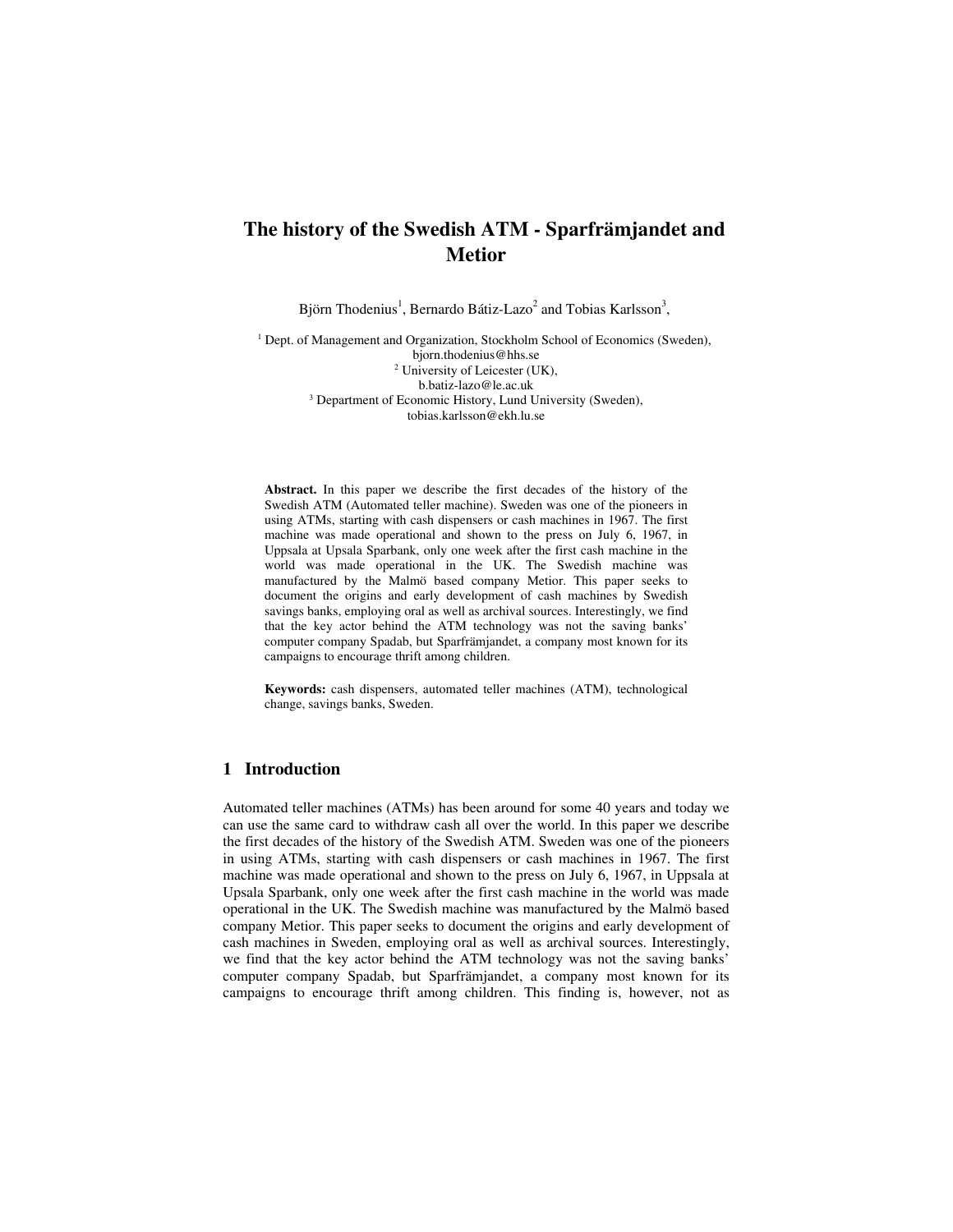surprising as it may seem since Sparfrämjandet also had the task to rationalize administrative functions among the savings banks. The ATM technology was not a coincidental innovation made by technicians, it should rather be seen as a part of a modernization process in the savings banks movement that took place in the light of intensified competition and rising transaction costs.

The reminder of this paper proceeds as follows: the next section provides some background regarding the origins and growth of savings banks in Sweden. The third section documents the adoption of cash machines by Swedish savings banks and how this development was intertwined with the history of the engineering firm Metior (later to be Asea-Metior). The fourth and final section encompasses our conclusions.

# **2 The Swedish savings banks – a brief overview**

During the first half of the twentieth century competition between savings banks and commercial banks in Sweden was rather weak. Each had different customers and offered different services. In some instances they even came together to collaborate in joint projects. Whereas the commercial banks had experienced serious problems during the inter-war period, savings banks flourished while operating mainly in local and regional markets. Although their number had already started a downtrend (approaching 450 in 1945 and as little as 60 in 2008), jointly their share of total deposits increased from 26 to 43 percent between 1920 and 1950 and profits were high [1].

The decades that followed the end of World War II were characterized by overall economic growth, increased affluence and expansion of the welfare state in Sweden. This era also saw increased competition in the banking sector as the commercial banks began to widen their customer base (while aiming to attract all sorts of new customers, from companies to wage-earners). Handelsbanken, for example, launched itself as the 'people's bank' in 1950. Shortly after it and other commercial banks used the contacts developed while financing the working capital of manufacturing companies to offer these companies direct payroll deposit services.

The savings banks were initially hesitating to this new service but there was a group of younger managers that pushed for a more aggressive corporate strategy [1] and [2]. Throughout the 1950s these young managers were under the leadership of Sven G Svensson, director of Sparfrämjandet, who also organised annual conferences in Saltsjöbaden to facilitate the meeting of like-minded young managers [1]. They were united by the idea that the savings banks had to adjust to ongoing social change. Furthermore, they had the conviction that the savings banks should meet the challenge of Handelsbanken and other commercial banks but not by demanding protection from the state but by introducing better services. Many ideas that came out of the conferences at Saltsjöbaden were implemented during the 1960s as the attendants reached influential positions within the savings banks. As a result the Swedish savings banks evolved from small-scale savings institutions to 'modern' business-oriented banks. During this process the emphasis on thrift was downplayed while the savings banks began to view depositors more like customers than savers.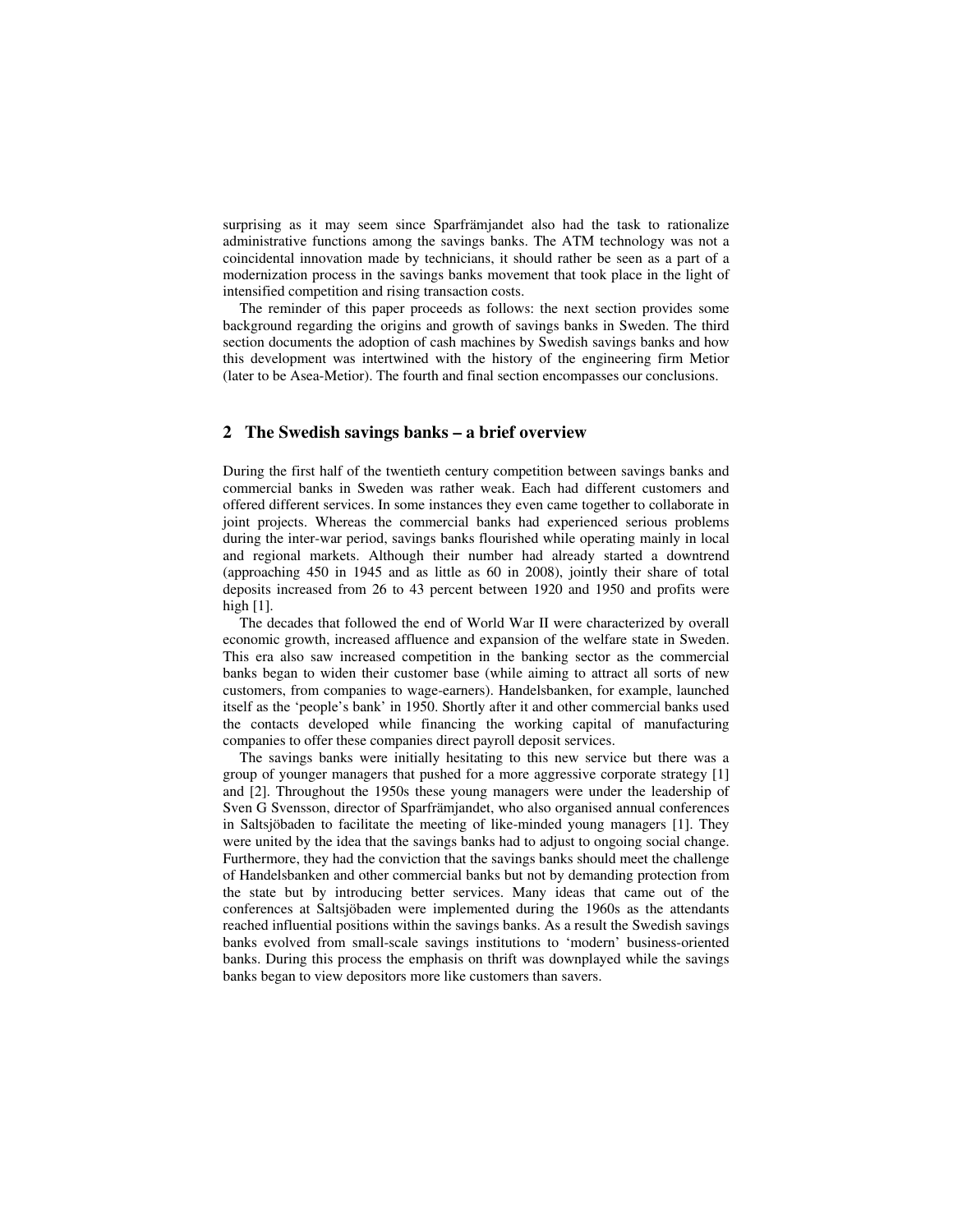Rocketing administrative costs provided a strong incentive for the savings banks to seek greater labour efficiency through the application of new technologies. As suggested by Table 1, the increase in the nominal value of deposits was accompanied by an increase in the value of administrative costs (measured as a percent of total deposits). It is around this background that they intensified efforts to introduce mainframe computers for various tasks during the 1960s.

**Table 1**. Administration costs in the 80 biggest Swedish savings banks, 1962-1967. Source: [2]

| Year | Million SEK | % of deposits |
|------|-------------|---------------|
| 1962 | 114         | 0.847         |
| 1963 | 128         | 0.895         |
| 1964 | 150         | 0.963         |
| 1965 | 176         | 1.063         |
| 1966 | 213         | 1.124         |
| 1967 | 257         | 1.194         |

As mentioned, the savings banks were late to respond to the direct payment of payroll service offered by commercial banks. This was to change in 1960 when most of the bigger savings bank introduced that service. But unfortunately the number of individual accounts they managed to attract proved to be much lower than expected. This became evident two years later in 1962, when the commercial banks had more than twice as many accounts as the savings banks (respectively 387,000 against 143,000). However, close links with trade unions helped the savings banks to transform their position and eventually dominate the direct payroll payment service. By the end of 1970 the savings banks had no less 870,000 accounts [3] and [1]. Table 2 below illustrates how the growth in business volume was accompanied with an increase in staff in Sweden.

**Table 2**. Estimated number of employees and deposits in Swedish savings banks, 1962-1967. Source: [2]

| Year | Number of<br>employees | Increase<br>in $%$ | Deposits<br>million SEK | Increase in $%$ |
|------|------------------------|--------------------|-------------------------|-----------------|
| 1962 | 3,500                  |                    | 17,699                  |                 |
| 1963 | 4,100                  | 17                 | 18,957                  |                 |
| 1964 | 4,700                  | 15                 | 20,531                  | 8               |
| 1965 | 5,200                  | 11                 | 22,263                  | 8               |
| 1966 | 5,800                  | 12                 | 24,511                  | 10              |
| 1967 | 6,400                  | 10                 | 27.259                  | 11              |

While increased involvement in direct deposit of payroll reduced the number of cheques passing through the banking system, the savings banks found this involvement was not without costs. In order to keep up with the commercial banks, the savings banks had to expand their workforce. This resulted in payroll and related costs growing faster than the pace at which the value of total deposits increased. Consequently, administration costs bolted. Expressed as a share of deposits, administration costs increased by 40 percent between 1962 and 1967. Table 3 below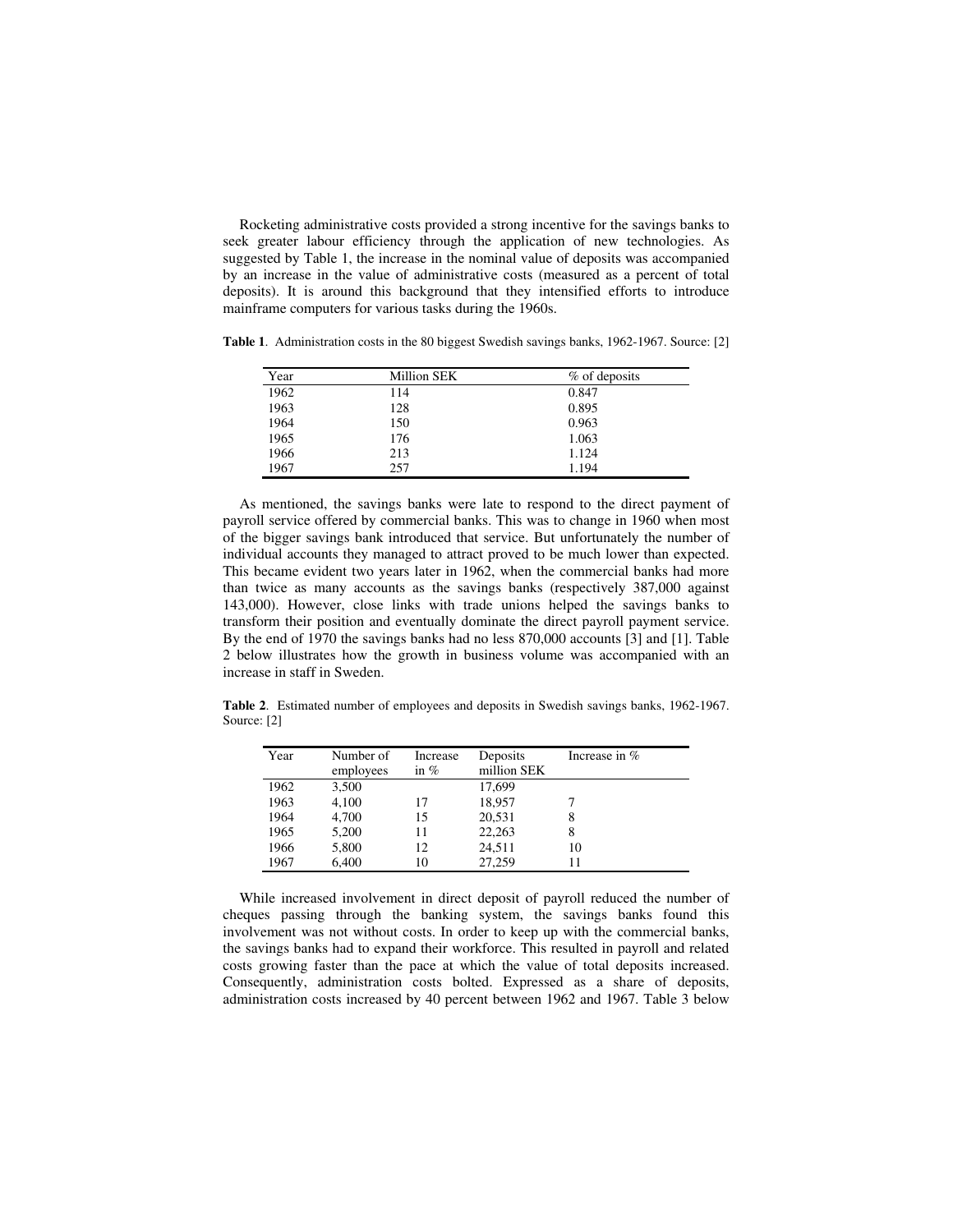summarises a closer study of the four largest savings banks. It revealed that the number of transactions (withdrawals and deposits) increased by 125 percent, whereas their total funds increased by 64 percent [2].

**Table 3**. Transaction volume and deposits in four biggest Swedish savings banks, 1962-1967. Source: [2]

| Year | Number of deposits and<br>withdrawals | Value of deposits in<br>million SEK |
|------|---------------------------------------|-------------------------------------|
| 1962 | 2,011,600                             | 989                                 |
| 1963 | 3,077,600                             | 1,062                               |
| 1964 | 3,528,900                             | 1,147                               |
| 1965 | 3,843,300                             | 1,246                               |
| 1966 | 4,473,000                             | 1,425                               |
| 1967 | 4,526,700                             | 1.626                               |

Another aspect of the modernization of the Swedish savings banks that took place in the 1960 was concentration. In the beginning of the 1960 there were still over 400 individual savings banks in Sweden. As a result of amalgamation between small units operating in the countryside and city-based ones, only 273 savings banks remained in 1970. The concentration process went on in the following decades with merges between the biggest banks. By 1989 there were 109 savings banks left, but this population consisted of 20 big banks with regional coverage that had 80 percent of total deposits and 95 local banks [1].

Rising administrative costs and an increasing number of accounts in the late 1950s and the 1960s required Swedish savings banks to take urgent action. A major step towards computerization was taken in 1958 when a Technical Committee was formed within the Swedish savings banks association. Per Olov Rimvall, a member of the committee, was a driving force behind research to solve the 'bookkeeping problem' in the savings banks and eventually initiated the formation of commonly owned computer and data processing company in 1961, which later was to be called Spadab. However, to all appearances Spadab did not play a central role in the development of cash machines. Within the saving banks movement, the agent of change were found in another organization, namely Sparfrämjandet.

#### **3 Sparfrämjandet and Metior**

#### **3.1 Sparfrämjandet**

Sparfrämjandet was originally the propaganda department of the Swedish savings banks association. According to Hessling [3], this department had three main aims: first, it was to encourage thrift, both internally within the savings banks and externally among the public. Second, it was to serve as a publishing house and, third, as a central purchasing unit to coordinate purchases of material that the savings bank needed in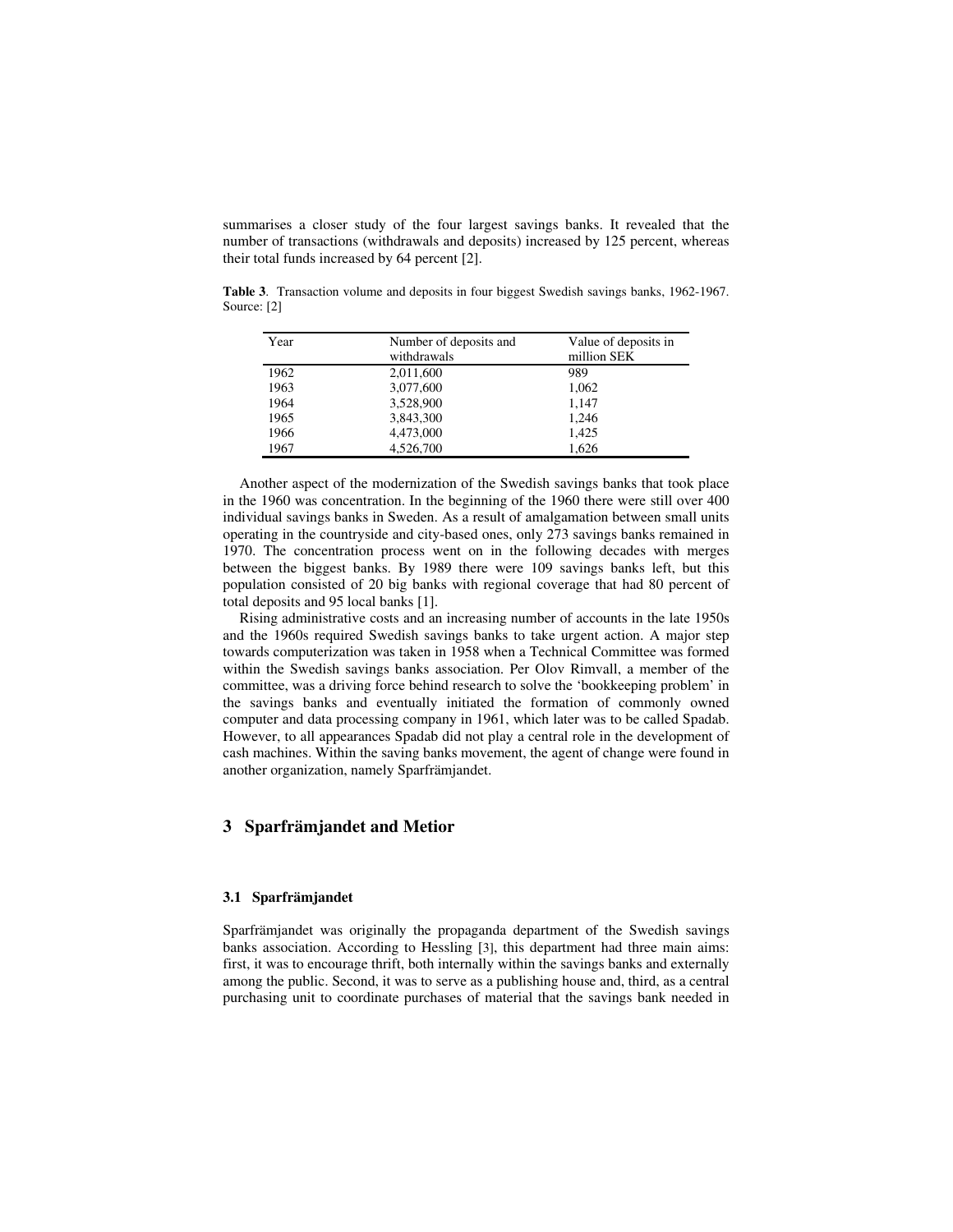their retail branches. The department regularly published printed material and was responsible for launching national campaigns. In 1941 the propaganda department was re-named Sparfrämjandet and in 1943 it became an independent company. One reason behind the change of name was the negative connotation of the term 'propaganda'. The new Sparfrämjandet had three departments namely, publishing, external relations and central purchasing.

Sparfrämjandet was the initial driving force for savings banks to adopt cash dispensers because the central purchasing department of Sparfrämjandet had a parallel development within automation: in 1960, Hans Rausing and the Rausing company started to develop and sell coin sorting machines to the savings banks. This later became the firm Restello, a company within the Tetra Pak group.

The saving banks and Sparfrämjandet had for some years been discussing the possibilities of automating cash dispensing to rationalize handling of cash for bank tellers in the bank offices. One other need was to make it possible to distribute cash when the bank offices were closed, especially and as had been the case in Britain, after the banks closed retail branches on Saturdays in 196X.

#### **3.2 The Metior cash dispenser**

Sparfrämjandet wanted some type of machine or automat that was able to dispense bank notes and discussed the issue with Metior, a company in the Tetra-Pak group that manufactured automatic petrol pumps and had taken over production of the Restello coin sorting machines. The discussions went on for some time but the cooperation was not fully successful. Metior then contacted the commercial bank Svenska Handelsbanken who became the new partner in the development of a cash dispenser [5] and [2]. According to Körberg [2], Bengt Wetterholm, the CEO of Spadab at that time, reinitiated the contacts with Metior when learning about the interest of Svenska Handelsbanken [6] and [2].

Here it is worth noting that there are very few references to Spadab in Metior's archives. It seems like the company mainly had contacts with Sparfrämjandet and that it was this organization that influenced the design of the first generations of cash dispensers in Sweden. For example, when Metior in December 1966 was about to demonstrate its first machine it invited a representative from Sparfrämjandet but none from Spadab.

The initial demonstration was planned for 11 January 1967 in Malmö. There were also plans to start testing the machines in Uppsala in January or February the same year. Whether the demonstration and subsequent tests actually took place according to plans is unclear but it can be established that the first Swedish cash machine was made operational and shown to the press on 6 July 1967 in Uppsala. This was only nine days after the first British cash machine was operational by Barclays Bank and De La Rue, and a couple of days before Svenska Handelsbanken showed their first Metior machine.

After some months of testing, the general public could start to use the cash dispenser in Uppsala 24 hours a day in September 1967. The first machine had some problems and it took some time to get them sorted and have the machine operational most of the time.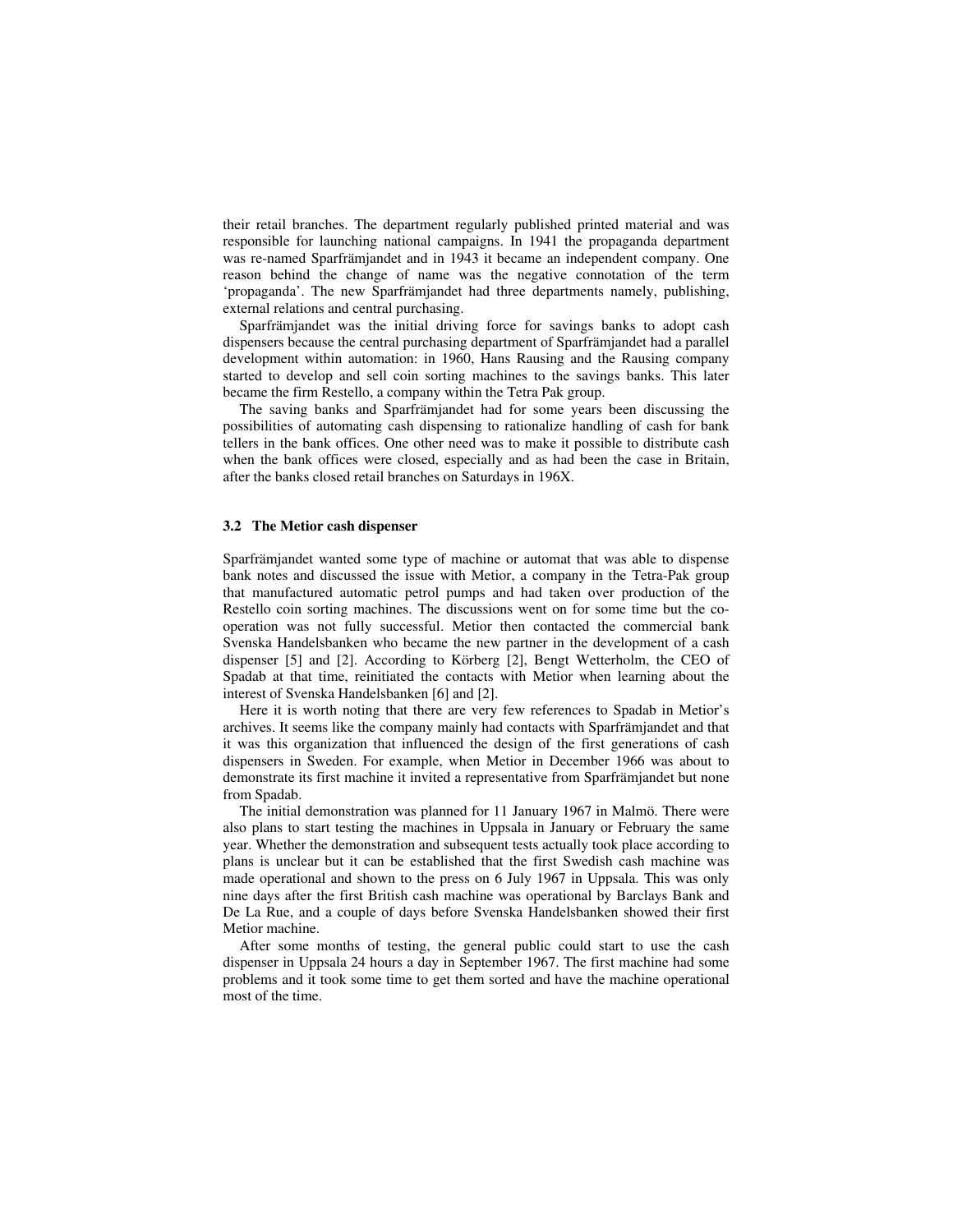In early 1968 Metior had manufactured five machines. Metior still called them prototypes and of these five machines, the savings banks had two and the commercial banks three. In the spring of 1968, mass production began as a result of Sparfrämjandet ordering 20 machines. This order included a number of specific requirements, indicating that the savings banks actively contributed to shape the new technology.

Some 20 machines were also delivered to Switzerland and one to the Netherlands. Each machine sold at 58,000 to 59,000 SEK. About a year later, in April 1969, the Swedish savings banks ordered Metior cash dispensers for 1.8 million SEK, Metior's biggest order so far. By February 1970, Metior had delivered 37 cash dispensers for the Swedish market, of which 24 had been bought by savings banks. At the same time, Metior had exported 141 cash dispensers. For instance, Metior had achieved a dominating position in Switzerland, where De La Rue had left the market, and was about to enter the French market in collaboration with Transac, a division of Compagnie Industriella des Telecommunications (CIT).

The first cash dispenser went under the name 'utbetalningsautomat' and later 'Bankomat'. However this name was soon acquired by Svenska Handelsbanken and the commercial banks as the brand name for their dispensers. During its initial years Metior developed four generations of cash dispensers. The first generation was not sold commercially. The second and third were developed for the savings banks and the fourth was designed for the commercial banks and the French market.

Bankomat Mark 2 and 3 were made of steel and had punched holes for identification, while in the UK Chubb's plastic card had punched holes, Barclay-De La Rue used a cheque-sized voucher with a magnetic stripe and Speytec-Burroughs' pastic card had a magnetic stripe on the back [7]. Bankomat Mark 4 used a card with information embedded in a magnetic stripe that had been developed by the French Société General de Automation. To withdraw money from the Metior machines a PIN-code was used together with the card.

Whereas UK banks had been adamant not to deploy machines until their security had been tested [7], some years after the first Swedish machines were being used the security of the system became an issue. Withdrawals using fake cards started to appear. Someone had discovered the algorithm used to associate card numbers with the PIN-code. One Easter holiday someone travelled around Sweden, withdrawing money from each machine they visited. This lead Metior to contact Bofors to help with the security issues. The co-operation lead to Bofors buying 80 percent of Metior's shares on 31 August 1969. However, Bofors' interest and competence on these security issues regarding cash dispenser were insufficient. New problems, of such magnitude that the savings banks considered to close down its whole fleet of Metior machines, were reported in October 1971. As a result Bofors sold control of Metior to ASEA in 197X.

Interesting to note is that the Easter holiday incident lead to a change in the internal regulations of the savings banks. Before the incident the retail branch that had the dispensers was solely responsible for losses that might arise. This was changed after the incident so that all savings banks collectively shared any losses from resulting from the malfunction of cash machines.

Already at an early stage, in August 1968, Metior delivered the first machine to be connected on-line to the Malmö computer centre. The second to fourth generations of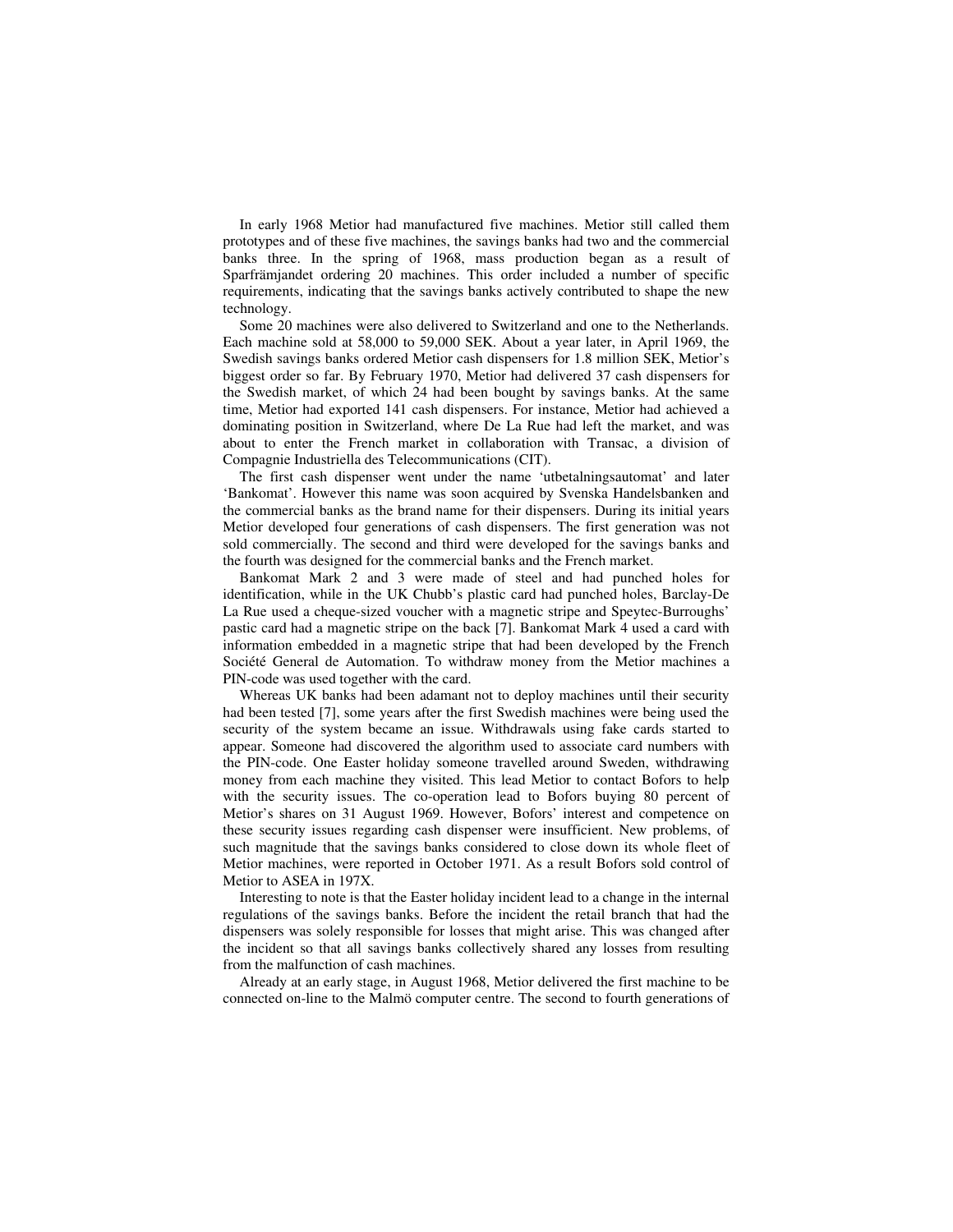Bankomats were all possible to connect on-line via modem and Mark 4 also to a call system. However, most cash machines at the savings banks operated as stand alone, off-line machines.

A turning point came in 1971 as a result of two developments. First commercial banks within the Swedish Bankers Association, the post office and the Federation of Swedish Rural Credit Societies set up the Automatic Cash Dispenser Center. The aim of this independent company was to install and run cash dispensing equipment for the consortia, determine where the machines would be located, market its services (under the Bankomat brand) and administer card registration, data processing, clearing and statistical information. In November 1972, 15 Asea-Metior cash machines were made operational for the consortia in Stockholm. In 1973, 13 machines were deployed in Gothenburg and one more in Stockholm. The following year 10 more dispensers became operational in Stockholm. By 1974, the savings banks remained outside of the consortia which, at the same time, aimed to deploy a total of 100 machines throughout Sweden to service 1.8 million direct payroll deposit accounts. Between November 1972 and January 1974, banks in the Automatic Cash Dispenser Center consortia issued 29, 443 cash machine cards and dispensed some Skr 66 million (US\$ 14.54 million), with an average withdrawal equal to SKr 268 (US\$59).

A second important development took place when the new director of Spadab, Jan Rydh, attended the Automated Teller Machine Conference in Chicago in 1971. Rydh reminisced that during discussions dwelling on investments in off-line dispensers on the fringes of the conference, out of impulse he made the sudden decision to regard investments in off-line machines a sunk (i.e. irrecoverable) cost [8]. The decision was communicated to colleagues attending the conference and upon their return to Sweden, engineers at Spadab were free to start what became the Minuten project. The aim of this project was the adoption of on-line cash dispensers by the savings banks. In searching for potential suppliers contacts were made with a number of manufacturers of cash dispensers and in the end three companies competed for the project. These were the Swedish company Asea-Metior, the British company Chubb and the US-based Docutel. As a result of the deliberations, the savings banks finally abandoned Metior in 1975 by choosing Docutel as their suppliers of ATM devices (that is, on-line cash machines).

There are several competing explanations behind the move by the savings banks to abandon Metior. But one major factor was the weak US dollar at that time which made the Asea-Metior dispenser more costly than the Docutel machine [8]. Installation and service in Sweden was to be handled by Datasaab. This engineering company was at the start of their collaboration with Leif Lundblad and his Stockholm-based Inter Innovation company. Lundblad had developed its own cash dispensing mechanism to accommodate the differences between dollar notes and European currencies. The experience Datasaab had of the Docutel machines combined with Lundblads dispensing mechanism led to decision to develop a Datasaab ATM. However, before a working machine had been presented Datasaab became a part of Ericsson Information Systems. A number of machines were produced and installed in a number of countries.

The savings banks were the first to use this new generation of ATMs. These ATMs were initially known as mini-banks and 'Minuten' and the first machine was installed on May 24, 1977 in the city of Falun. In total, 600 Docutel machines were installed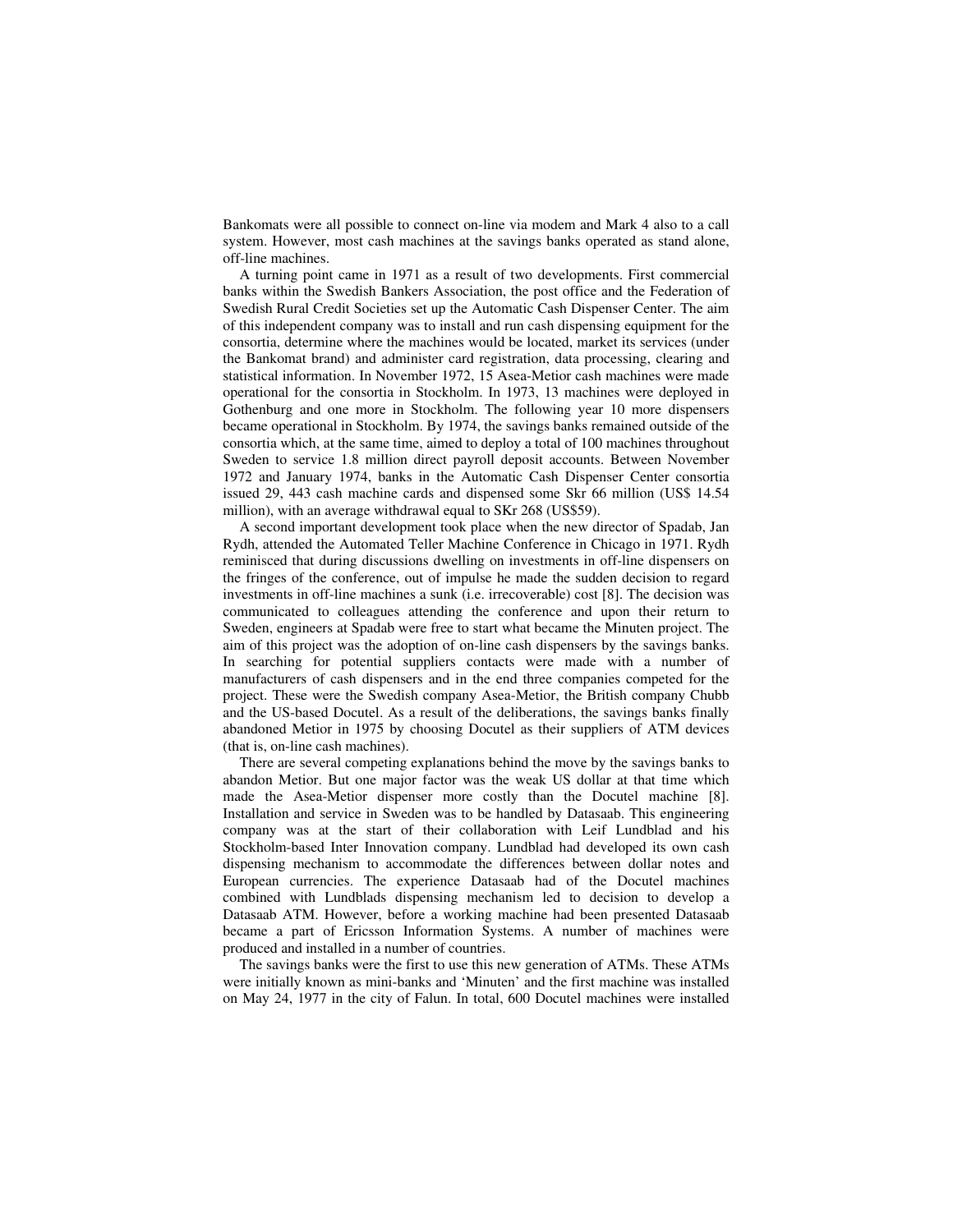[5]. All Minuten machines were from the beginning connected OLRT. In 1982 Spadab searched the market for a new generation of ATMs. Spadab wanted to buy 1,000 new ATMs. The machine that Datasaab had started to develop did not fulfil the demands of Spadab. Instead, Ericsson contacted Omron and in 1984 a contract was signed and the new ATMs could start do de be deployed. In total, 900 ATMs of this type were delivered to the savings banks.

The Minuten network competed with that which built around commercial banks (called 'Bankomat'). In later years clearing agreements between the two networks allowed bank customers using each others' network.

# **4 Conclusion**

In this paper we have explored the first steps in the emergence of self-service technology in banking. The focus has been that of the savings banks, since they played an especially important part of the early development. It would be interesting to also closer investigate the early development in Svenska Handelsbanken, that is, prior to 1966/67.

Our purpose has been to research technology and corporate strategy in their social and historical context, that is, the dynamics of the design, construction, development, implementation and use of specialised technology [9] and [10].

What we find among the most interesting aspects in the early development is the key role of Sparfrämjandet and that the interest of the saving banks' computer company Spadab seems to have been low in the beginning. This finding is, however, and as stated before, not as surprising as it may seem since Sparfrämjandet also had the task to rationalize administrative functions among the savings banks.

Also noted is that the ATM technology was not a coincidental innovation made by technicians, it should rather be seen as a part of a modernization process in the savings banks movement that took place in the light of intensified competition and rising transaction costs.

The role of the company Metior is also crucial for the early development and it would be interesting to make deeper studies of the company and its roots. The exact story of the first on-line machines also has to be investigated further.

# **References**

- 1. Forsell, A.: Moderna tider i Sparbanken: Om organisatorisk omvandling i ett institutionellt perspektiv. Stockholm, Nerenius & Santérus förlag (2002)
- 2. Körberg, I.:. Förnyelsen: Sparbankernas historia 1945-1980. Stockholm, Ekerlids förlag (2006)
- 3. Hessling, T.: Att spara eller inte spara vilken fråga! Den sparfrämjande verksamheten 1920-1970. Stockholm, Sparfrämjandet (1990)
- 4. Bátiz-Lazo, B.: Emergence and Evolution of ATM Networks in the UK, 1967-2000. Business History 51(1): 1-27 (2009)
- 5. Wentzel, V.: Pengar på Mintuten. Tema bank : Datasaab och bankerna. T. J. Hallberg (ed.): 77 (1996)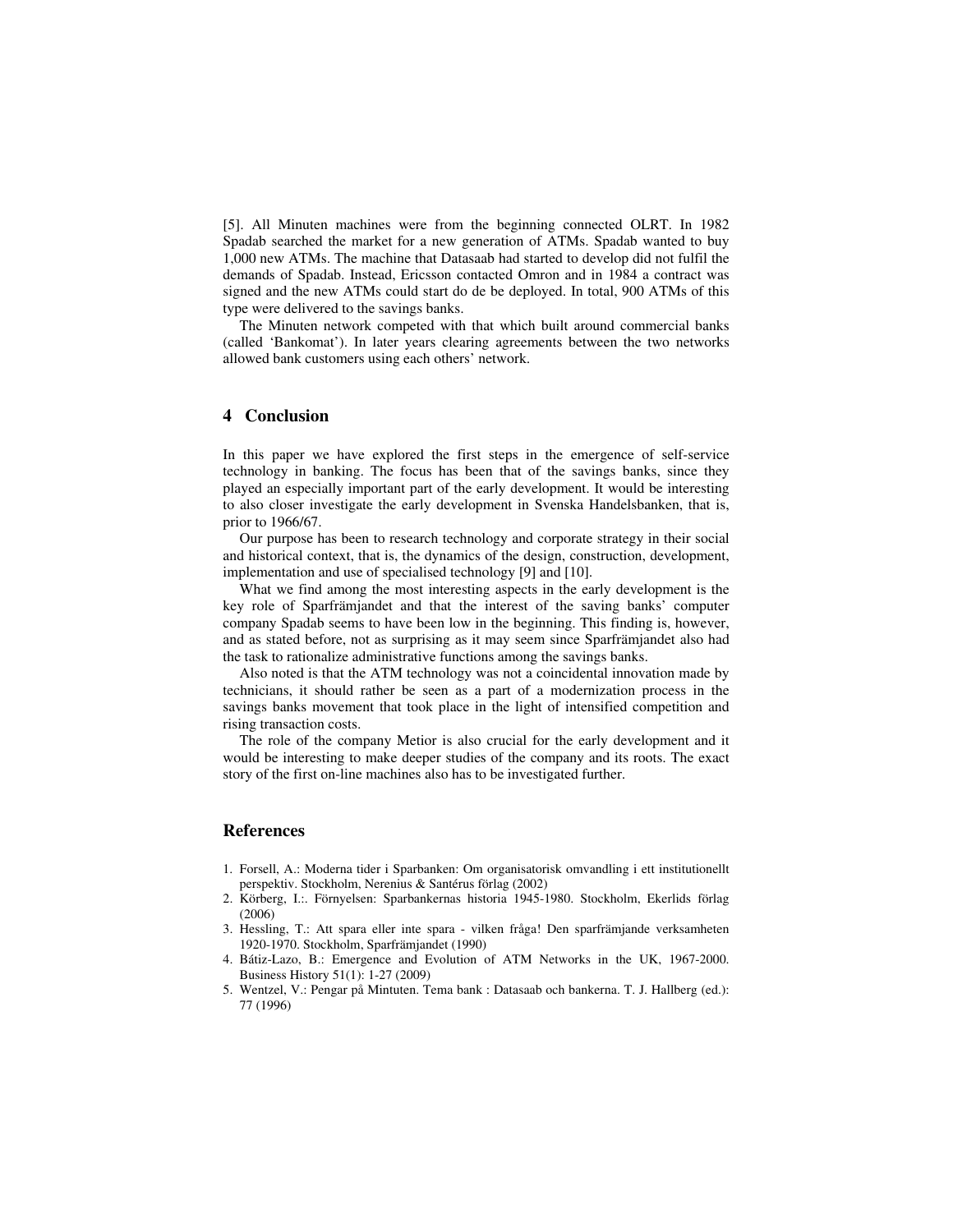- 6. Elanders AB, Västerås, The Archive of Metior AB (MAB), Huvud- och dagböcker (HD) 1966-1971, (Series 1), Volumes 8-14
- 7. Bátiz-Lazo, B. and R. Reid: Evidence from the Patent Record on the Development of Cash Dispensers and ATM Technology. IEEE History of Telecommunications Conference, Paris (2008)
- 8. Thodenius, B.: Teknisk utveckling i bankerna fram till 1985: Transkript av ett vittnesseminarium vid Tekniska museet. Trita-HST 2008:26. Stockholm, (KTH, Philosophy and History of Technology) (2008)
- 9. Orlikowski, W. and S. Barley: Technology and Institutions: What can Research on Information Technology abd Research on Organizations Learn from Each Other?, MIS Quarterly 25(145-65) (2001)
- 10.Bridgman, T. and H. Willmott: Institutions and Technology: Frameworks for Understanding Organizational Change - The Case of a Major ICT Outsourcing Contract, Journal of Applied Behavioural Science 42(1): 110-26 (2006)

Secondary Sources

Swedbank Central Archive, Stockholm: Spadab files, several. Anonymous, 'Diverse', 6/May/1965.

Elanders AB, Västerås: Metior AB (MAB), Huvud- och dagböcker (HD) 1966-1971, (Series 1), Volumes 8-14

Bátiz-Lazo, B. and G. Del Angel: Competitive Collaboration and Market Contestability: Cases in Mexican and UK banking (1945-75), Accounting, Business and Financial History 13(3): 1-30 (2003).

Bátiz-Lazo, B. and J. C. Maixé-Altés: Managing Technological Change by Committee: The Computerization of Savings Banks in Spain and the UK (circa 1960-1988). BHC/EBHA Joint Conference. Milan (2009a)

Bátiz-Lazo, B. and J. C. Maixé-Altés: Organisational Change and the Computerisation of British and Spanish Savings Banks, circa 1950-1985. XVth World Economic History Congress Utrecht (2009b)

Bátiz-Lazo, B. and P. Wardley: "Banking on Change: Information Systems and Technologies in UK High Street Banking, 1919-1969." Financial History Review 14(2): 177-205 (2007)

Bridgman, T. and H. Willmott: Institutions and Technology: Frameworks for Understanding Organizational Change - The Case of a Major ICT Outsourcing Contract, Journal of Applied Behavioural Science 42(1): 110-26 (2006)

Ekebrink, I.: Cash dispensing: a joint venture in Sweden, Magazine of Bank Administration: 10-12 and 63 (1974)

Frame, W. S. and L. J. White: Technological change, financial innovation, and diffusion in banking. Altanta, GA, Federal Reserve Bank of Atlanta (2009)

Guerriero Wilson, R.: 'The machine should fit the work': Organisation and Method and British approaches to new technology in business, History and Technology 24(4): 321-333 (2008)

Spadab: Från fjäderpenna till microchip: den tekniska utvecklingen i sparbankerna. Stockholm, Sparfrämjandet (1987)

# **About the Authors**

**Bernardo Bátiz-Lazo**, b 1964, received his PhD in Business Administration at Manchester Business School in 1998 and Advance Diploma in History from Oxford